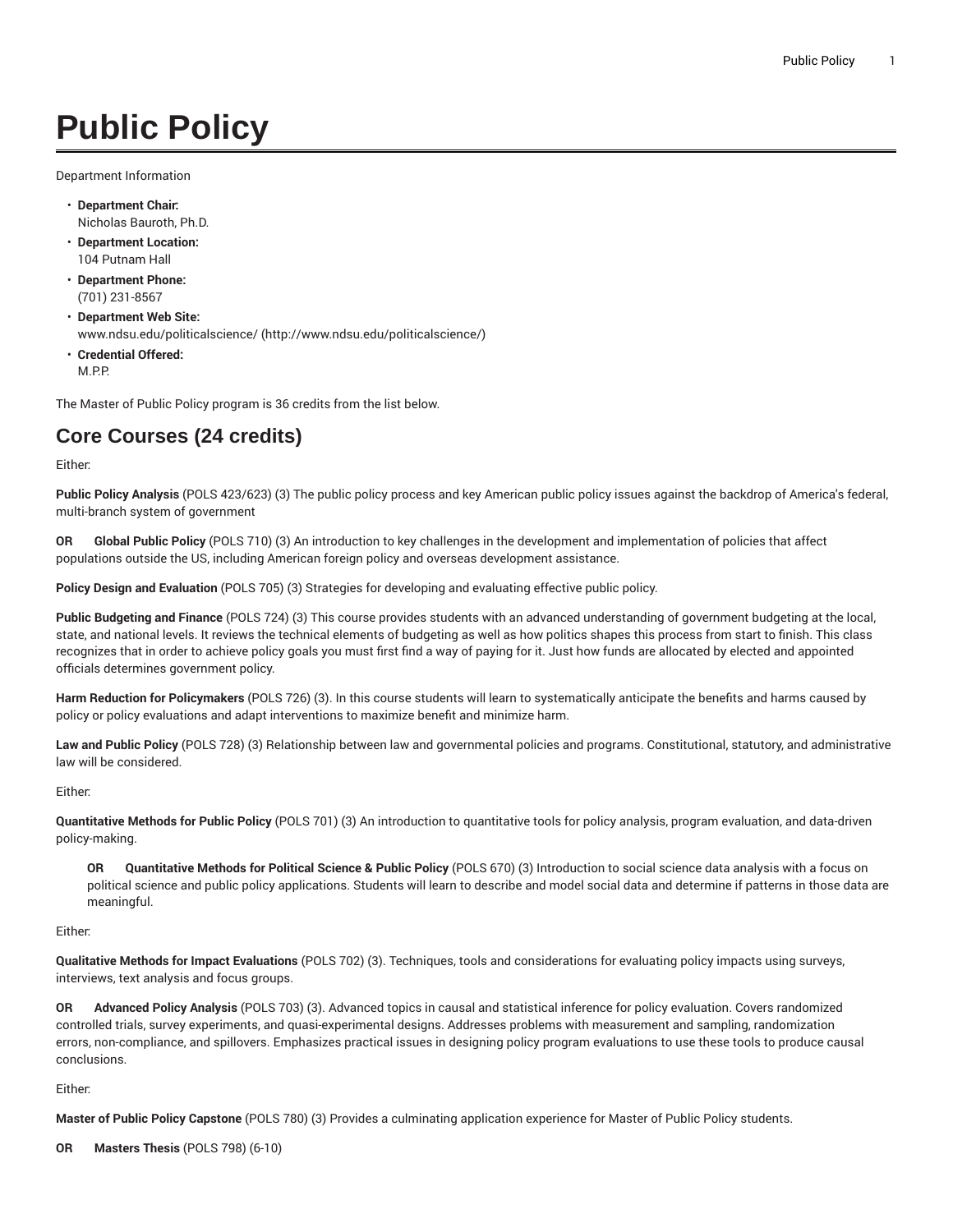## **Electives (12 credits)**

**Public Organizations** (POLS 730) (3) Bureaucratic and human relations models of organizational design and behavior in the public sector. Mechanisms for planned organizational change are also explored.

**State and Local Policy** (POLS 622) (3) Detailed survey of the multiple levels of government at which public policy occurs, including national, state, county, local, and special district government.

**Comparative Democratic Institutions** (POLS 654) (3) This course examines the emergence, evolution, and functioning of political institutions across democracies. Topics include party systems, presidential and parliamentary regimes, legislative organization, electoral systems, and bureaucratic structures.

**Poverty and Policy** (POLS 732) (3) Design and evaluation of policy intended to reduce poverty in the US and globally. Addresses the personal and environmental causes of poverty, problems of defining and measuring poverty, and larger social impacts of programs targeted at the poor.

**Decision Theory and Behavior Change** (POLS 734) (3). Fundamentals of decision-making and tools for explaining and predicting social and economic behavior in global contexts. Provides insight into the origins of behaviors that undermine well-being and the role of policy in encouraging more effective decision-making.

**Policy Proposal Development and Writing** (POLS 736) (1). Workshop-format class on developing effective policy proposals for US and international donor agencies.

**International Law** (POLS 644) (3) Examines the history and foundation of the international legal system, including customs, treaties, jurisdiction, and the relationship between international and municipal law.

**Comparative Political Economy** (POLS 652) (3) Comparative study of the relationship between politics and the economy in industrialized and developing countries. Topics include elections, trade, development, investment, redistribution, and the political business cycle.

**Environmental Politics and Policy** (POLS 653) (3) Course is designed to provide students with both a general and advanced understanding of environmental issues. Will examine philosophical underpinnings informing environmental policy making as well as analyze various substantive environmental issues in the US.

**New Institutionalism in Political Science** (POLS 762) (3) This course surveys the new institutionalist literature in political science and examines applications of rational choice theory, and its extensions, to problems of politics and governance, while drawing on both theoretical and empirical research at the intersection of economics and political science.

**Special Topics** (POLS 696) (3) Focus on specific areas of public policy, including education, healthcare, environmental, welfare, immigration, criminal justice, and other areas. May be repeated.

**Geographic Information Systems Pattern Analysis and Modeling** (GEOL 680) (3) Application of GIS for determination of: factors or variables that influence geospatial patterns, data limitations in spatial and temporal continuum scales, identification of data anomalies, optimal data prediction, and evaluation of prediction uncertainty.

**Economic Development** (ECON 661) (3) Analysis of the main causes of economic development.

**Public Economics** (ECON 670) (3) The economics of the public sector, including: taxation, expenditure, public goods, externalities, and program evaluation. The course will be taught from both a traditional perspective and through the lens of political economics.

**Health Economic**s (ECON 675) (3) Introduction to the application of economics to healthcare and medical care issues including demand and supply of healthcare, health insurance, health quality and safety, and the role of regulations within a healthcare system.

**Natural Resource Economics** (ECON 681) (3) Application of economic tools to evaluate natural resource policies. Concepts such as property rights, non-market goods, resource allocation over time, externalities, open access, and public goods are discussed in an intermediate micro-economics and calculus-based format.

**Environmental Economics** (ECON 682) (3) Application of economic tools to evaluate environmental policies. Topics include cost benefit analysis, regulatory versus market pollution control approaches, environmental damage assessment, and green accounting.

**New Institutional Economics** (ECON 7 62) (3) This course introduces theoretical and applied studies examining the role of formal and informal institutions that make economic activities possible. Topics include property rights, contracts, transaction costs, informal norms, culture, and conventions.

**Community Development** (SOC 605) (3) Study of communities viewed as social systems. Includes political, economic, social, and economic factors affecting community growth and decline. Community development methods are addressed.

**Organizations and the State** (SOC 733) (3) This course tackles the complex set of historical, economic, political and sociological issues that affect embedded organizations. Students will learn applications of game and exchange theory models that will provide mechanistic explanations of power